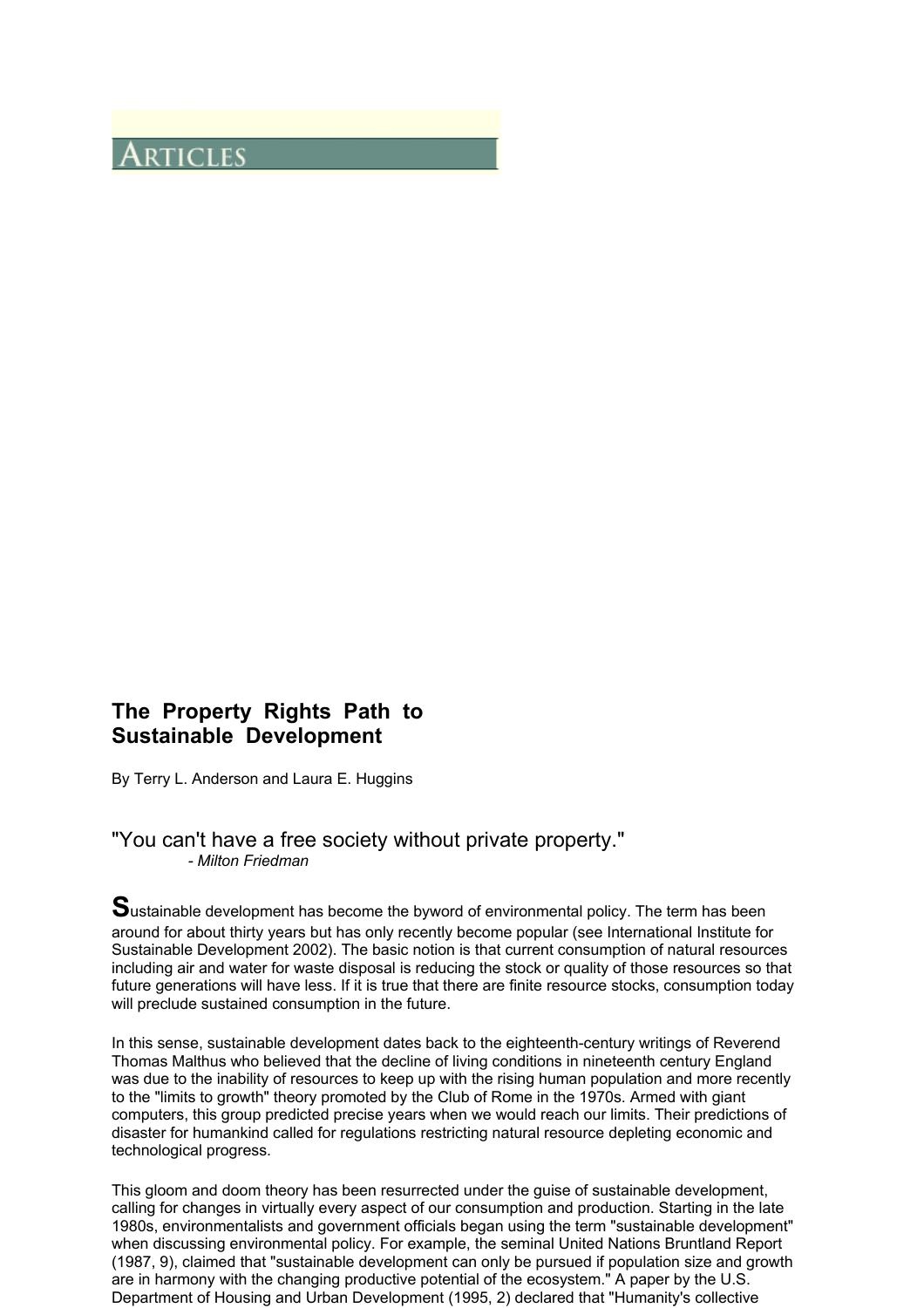Implicit in the calls for sustainable development are two fundamental assumptions. The first is that we are running out of resources thus leaving future generations with less; the second is that market processes are the cause of these depletions. We challenge both of these assumptions and argue that economic systems based on property rights and the rule of law are the best hope for humanity today to leave an endowment for humanity tomorrow.

For those familiar with the writings of Milton and Rose Friedman, there is nothing new in this conclusion. In Free to Choose, the Friedmans forcefully argued that political and economic freedom are inseparable and that free-market forces work better than government controls for achieving real equality, security, and prosperity.

In this paper, we build on the Friedmans' case to argue that sustainable development, if it can be defined, is only possible in a legal system where property rights are well-defined, enforced, and transferable. Property rights provide the structure that encourages development, innovation, conservation, and discovery of new resources. Growth and increasing wealth through these mechanisms lead to environmental quality by raising the demand for it and by providing the wherewithal to meet these demands. In this context, economic growth is not the antithesis of sustainable development; it is the essence of it. Therefore, how we deal with the evolution and protection of property rights and the rule of law in the future will not only determine how free and prosperous we are, but also how much environmental quality we enjoy.

#### **The Proven Path to Sustainability**

If sustainable development can be defined as a call to maximize human welfare over time, then Adam Smith's Wealth of Nations could be called "the world's first blueprint for sustainable development" (Taylor 2002, 29). According to Smith's blueprint for sustainable development, the wealth of nations depended on market processes guided by the invisible hand which we now understand was not so invisible. Perhaps no one since Adam Smith has so eloquently made it clear that the invisible hand is really property rights and the rule of law as have Milton and Rose Friedman. Institutions such as property rights and the rule of law provide the framework within which people act and interact. They are the rules, customs, norms, and laws that remove the responsibility to calculate the effect of our actions on the rest of humanity and replace it with a responsibility to abide by simple rules that benefit society as a whole. In the words of Richard Epstein, "The government works best when it establishes the rules of the road, not when it seeks to determine the composition of the traffic" (Epstein 1995, xiii).

Sustainable institutions are those that do not prescribe an outcome for society, but allow individuals to improve their own well-being. Truly sustainable institutions provide the freedom for people to improve their world by innovating and developing. The best way to ensure that resources remain for future generations is to directly tie the well-being of people today to those resources-via decentralization and property rights. If individuals have the responsibility of caring for their welfare today, they are more likely to make decisions that will benefit their children, and their children's children (see Taylor 2003).

Modern data support the conclusion that Adam Smith's blueprint works. The Fraser Institute's 2003 Index of Economic Freedom rates and ranks 123 nations based on thirty-eight variables to conclude that the more economically free a country, the greater the level of human development enjoyed by its citizens. The following bar chart helps illustrates the basic notion that economic freedom contributes to a faster growing and more efficient economy, which translates into better and longer lives. "Freeing people economically unleashes individual drive and initiative and puts a nation on the road to economic growth," says Milton Friedman, one of the original creators of the economic freedom index, "In turn, economic growth and independence from government restrictions promote civil and political liberty" (quoted in Gwartney, Lawson, and Emerick 2003).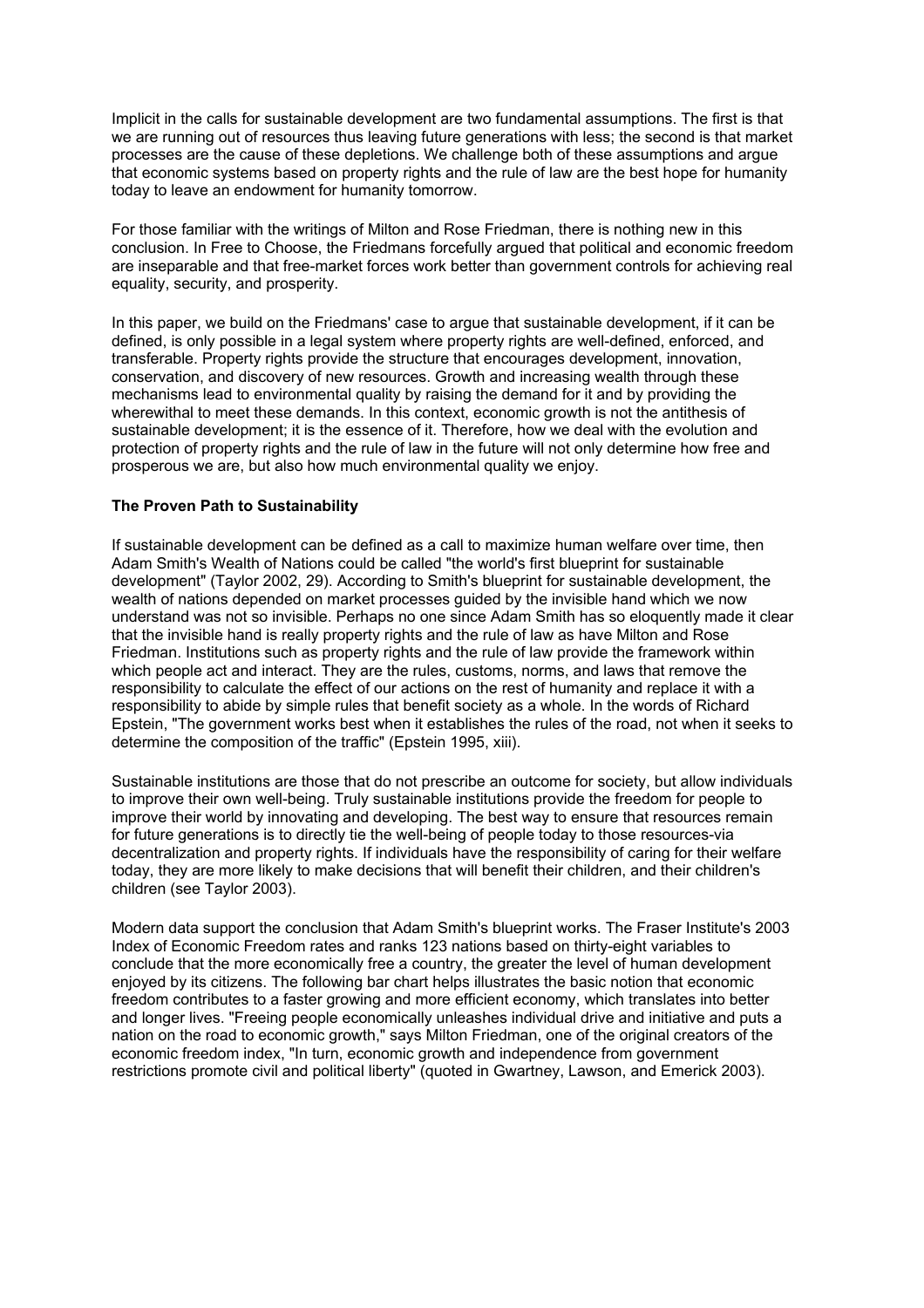

Source: Economic Freedom of the World: 2003 Annual Report

These findings are supported by other scholars. Seth Norton, for example, has calculated the statistical relationship between various freedom indexes and environmental improvements. His results show that institutions-especially property rights and the rule of law-are key to human wellbeing and environmental quality. Norton examined the role of economic institutions on human wellbeing by dividing a sampling of countries into groups with low, medium, and high economic freedom and the same categories for the rule of law. Table 1 contains the measures of human wellbeing for the various groups of countries. In all cases except water pollution, countries with low economic freedom are worse off than those in countries with moderate economic freedom, while in all cases those in countries with high economic freedom were better off than those in countries with medium economic freedom. A similar pattern is evident for the rule of law measures (see Norton 2003).

#### **TABLE 1**

| <b>Economic Institutions &amp; Human Well-Being</b> |                  |         |          |             |         |         |
|-----------------------------------------------------|------------------|---------|----------|-------------|---------|---------|
| Measure of<br>Well-Being                            | Economic Freedom |         |          | Rule of Law |         |         |
|                                                     | Low              | Medium  | High     | Weak        | Medium  | Strong  |
| Poverty Index                                       | 38.1             | 30.5    | 14.5     | 31.8        | 33.0    | 16.4    |
| Death by 40                                         | 29.1             | 19.4    | 7.7      | 19.6        | 21.7    | 10.8    |
| Adult Illiteracy                                    | 39.2             | 34.7    | 12.5     | 32.1        | 37.8    | 17.0    |
| Safe Water                                          | 43.3             | 34.7    | 19.5     | 34.8        | 36.2    | 20.1    |
| Health Service                                      | 40.5             | 28.5    | 16.8     | 41.3        | 28.0    | 15.2    |
| <b>Undemourished Children</b>                       | 29.1             | 21.7    | 13.9     | 25.0        | 23.1    | 14.0    |
| <b>Deforestation Rates</b>                          | 0.429            | 1.351   | $-0.230$ | 1.336       | 0.732   | 0.282   |
| Water Pollution                                     | 0.200            | 0.214   | 0.196    | 0.202       | 0.221   | 0.194   |
| Net Savings Rates                                   | 3.96             | 7.12    | 14.78    | 2.61        | 6.30    | 15.96   |
| Agricultural Productivity                           | 620.3            | 1.011.2 | 6,001.6  | 1.178.2     | 1.083.6 | 4,552.7 |

Sources: Gwartney and Lawson (2001); Political Risk Services (1997); United Nations Development Program (1997); World Bank (2001).

Theodore Panayotou (1997, 465-84) tested five indicators of general institutional quality including: "respect/enforcement of contracts, efficiency of the bureaucracy, efficacy of the rule of law, extent of government corruption, and the risk of appropriation." He found that higher indexes for the institutional variable led to significant environmental quality improvements. In another study, Madhusudan Bhattarai (2000) found that civil and political liberties, the rule of law, the quality and corruption levels of government, and the security of property rights were important in explaining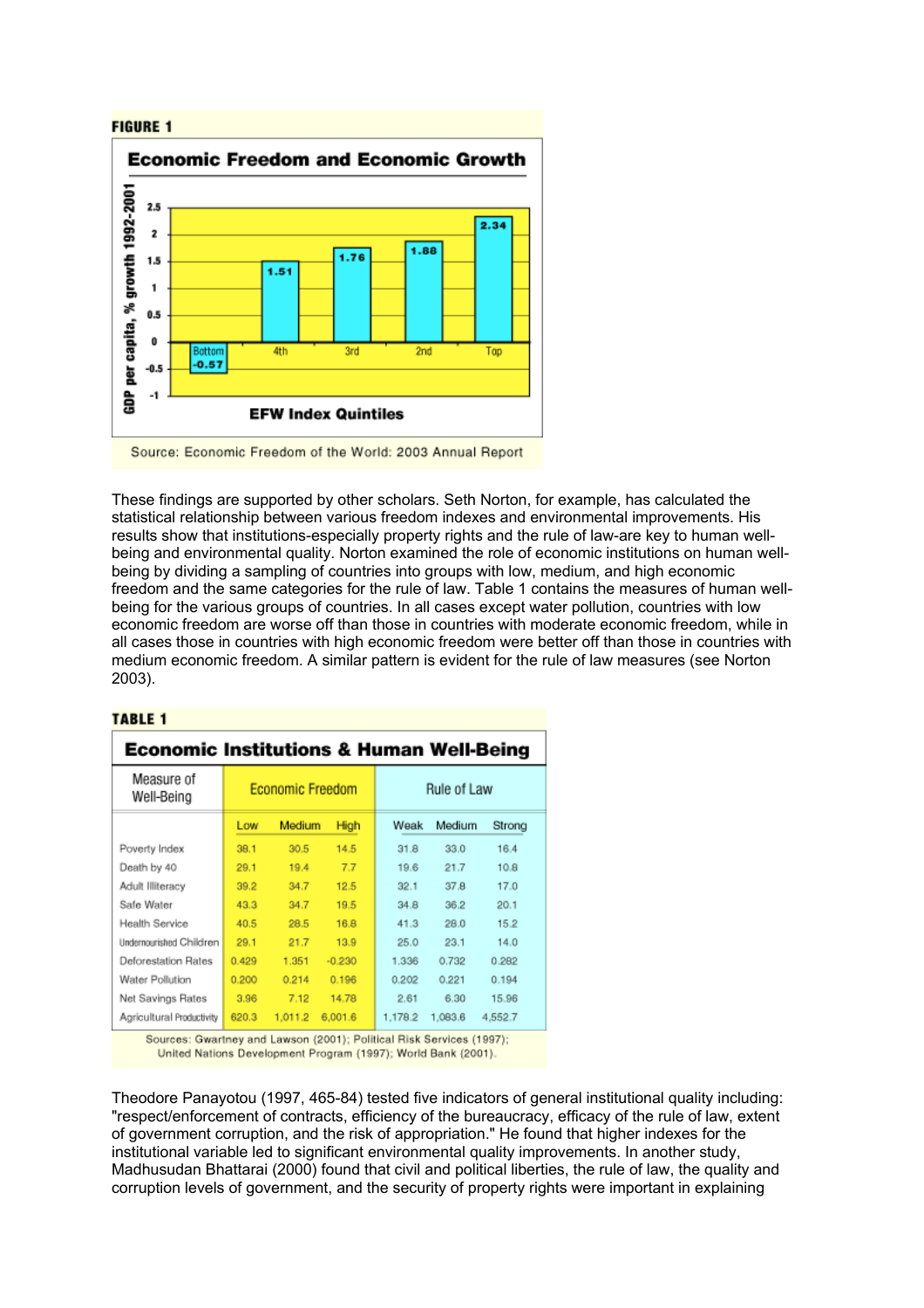deforestation rates in sixty-six countries across Latin America, Asia, and Africa. Without question, institutions-especially property rights and the rule of law-are key to environmental improvements (see Anderson 2003).

Policies for sustainable development that prescribe forgoing economic growth in the name of preserving future resources could stall or reverse a proven path of progress. The temptation to impose new layers of government regulation in order to prevent humans from depleting resources for future generations must be pushed aside. Consider the use of whale oil for energy in the nineteenth century. The whale population was unsustainable due to heavy hunting pressures. The near depletion of whales may have threatened the biological diversity of the planet but the loss of whale oil as a resource did not hamper future generations from meeting their needs. More plausibly, according to Steven Hayward (2002, 4), "the use of whale oil facilitated economic development-growing wealth, incomes, occupational specialization, and technological prowess-that put humankind in a position to adopt better, more efficient, more sustainable methods of production." The demand for whale oil contributed to the development of petroleum and electricity, which were more efficient than whale oil and hence helped restore the whale population.

#### **Growth Unbound**

A popular interpretation of sustainable development presumes that environmental degradation is predominantly caused by, and therefore is the responsibility of, rich countries. People in the wealthy world consume a large proportion of the world's resources and emit too great a proportion of the world's pollution. Proponents often cling to the beliefs of Dr. Charles Birch (1974, 66), a member of the Club of Rome, who claimed that "the rich must live more simply that the poor may simply live."

Bjørn Lomborg, author of The Skeptical Environmentalist (2001) set out to prove that resources are becoming more scarce and the environment is getting worse, but instead concluded that almost all environmental indicators are improving primarily because we are wealthier, can afford cleaner technologies, and have more time and money to devote to environmental luxuries. According to Lomborg (2001, 351), "children born today-in both the industrialized world and developing countries-will live longer and be healthier, they will get more food, a better education, a higher standard of living, more leisure time and far more possibilities-without the global environment being destroyed." Furthermore, Lomborg finds positive correlations between economic growth and environmental quality. He correlates the World Bank's environmental sustainability index with per capita gross domestic product across 117 nations concluding that "higher income in general is correlated with higher environmental sustainability" (Lomborg 2001, 32).

Similar results came from a recent environmental sustainability index (ESI) developed by the joint effort of the World Economic Forum, the Yale University Center for Environmental Law and Policy, and the Columbia University Center for International Earth Science Information Network. The group measured 142 nations based on twenty indicators and sixty-eight related variables in order to place a sustainability score on each nation. On the ESI scale for 2002, Finland came in first, with a score of 73.9 and Kuwait came in last, with a score of 23.9.

The most significant findings derived from the ESI study compares each nation's ESI score with its gross domestic product (GDP) per capita and shows that a strong relationship exists between wealth and environmental quality as seen in figure 2. Careful analysis of the figure demonstrates a depiction of what economists call the environmental Kuznets curve, based after Noble laureate Simon Kuznets. At lower levels of income, environmental quality can deteriorate as people trade off environmental quality for economic growth but, as income levels rise, the demand for environmental quality increases at a higher rate (see Yandle, Vijayaraghavan, and Bhattarai 2002).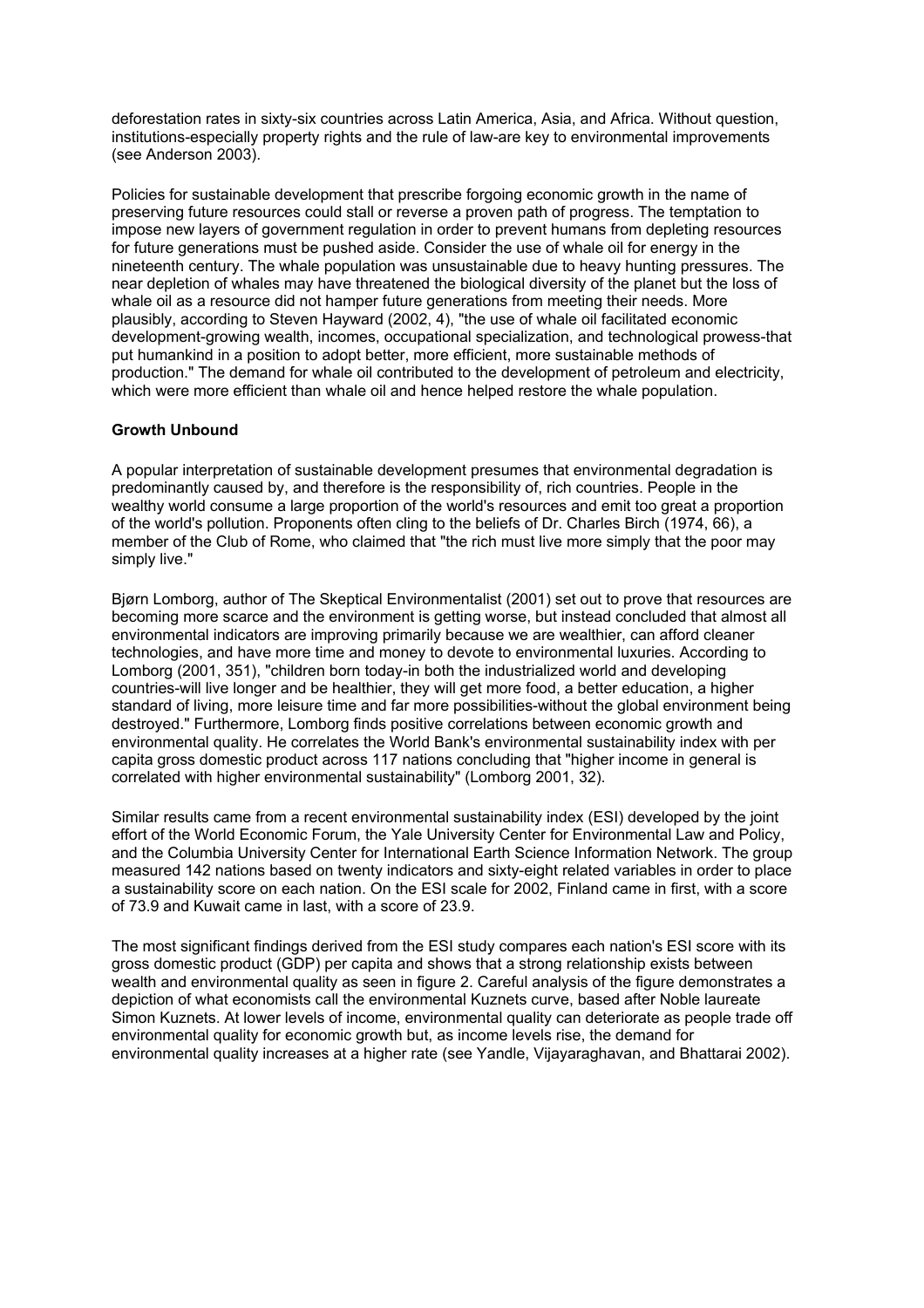

Source: World Economic Forum, Environmental Sustainability Index 2002 (Available at www.ciesin.columbia.edu/indicators/esi/).

The work of Indur Goklany adds further optimism to the potential for economic growth to be a major factor in improving environmental quality. In case after case, Goklany demonstrates that economic growth allows the developing world to enjoy higher living standards sooner than the developing world did in the past. For example, once a country such as the United States creates filters for water purification, developing countries do not have to "reinvent the wheel." They can simply acquire the new technology and improve water quality at lower levels of income (Goklany 2003).

Improvement of the environment with income growth is not automatic but depends on policies and institutions. Economic growth creates the conditions for environmental improvement by raising the demand for improved environmental quality and makes the resources available for supplying it. Whether environmental quality improvements materialize or not, when, and how, depend critically on government policies, social institutions, and the completeness and functioning of markets.

Institutions that promote democratic governments are a prerequisite for sustainable development and enhanced environmental quality. Where democracy dwells, constituencies for environmental protection can afford to exist-without people fearing arrest or prosecution. The democratization of thirty-plus countries in the last twenty-five years has dramatically improved the prospects for environmental protection (Desta 1999).

In the other direction, dictatorships and warlords burden people and environments in many regions of the world such as China and much of Africa. Zimbabwean president Robert Mugabe, for example, has clearly indicated that he has no intention of respecting property rights or the rule of law. His "terror teens" have brutally killed innocent people, and his "land reform" plan demands that more than 20 million of the 23.5 million acres under private ownership be surrendered without compensation. Mugabe's assault on private property has also taken a toll on wildlife, for without landowners, there is no one to protect them from poachers. Before Mugabe's attack on private property, Zimbabwe had previously shown the world how to balance economic development with conservation through private and communal ownership. The CAMPFIRE program, for example, championed by the World Wide Fund for Nature, allowed local communities to manage wildlife. Hence wildlife became an asset as villagers in communal areas profited from hunting and photo safaris. Elephant populations mushroomed and poaching plummeted. But Mugabe has duped the poor people of Zimbabwe into thinking that land redistribution without compensation or due process is the key to economic prosperity. In fact, sustainable development will come only from stable property rights. Unless the sanctity of private property can be reestablished in Zimbabwe, its people and its wildlife will continue to suffer.

Environmental degradation does not stem from the actions of the first world but rather from jumbled bureaucratic systems-often the result of well-meaning but misguided intervention. In particular, lack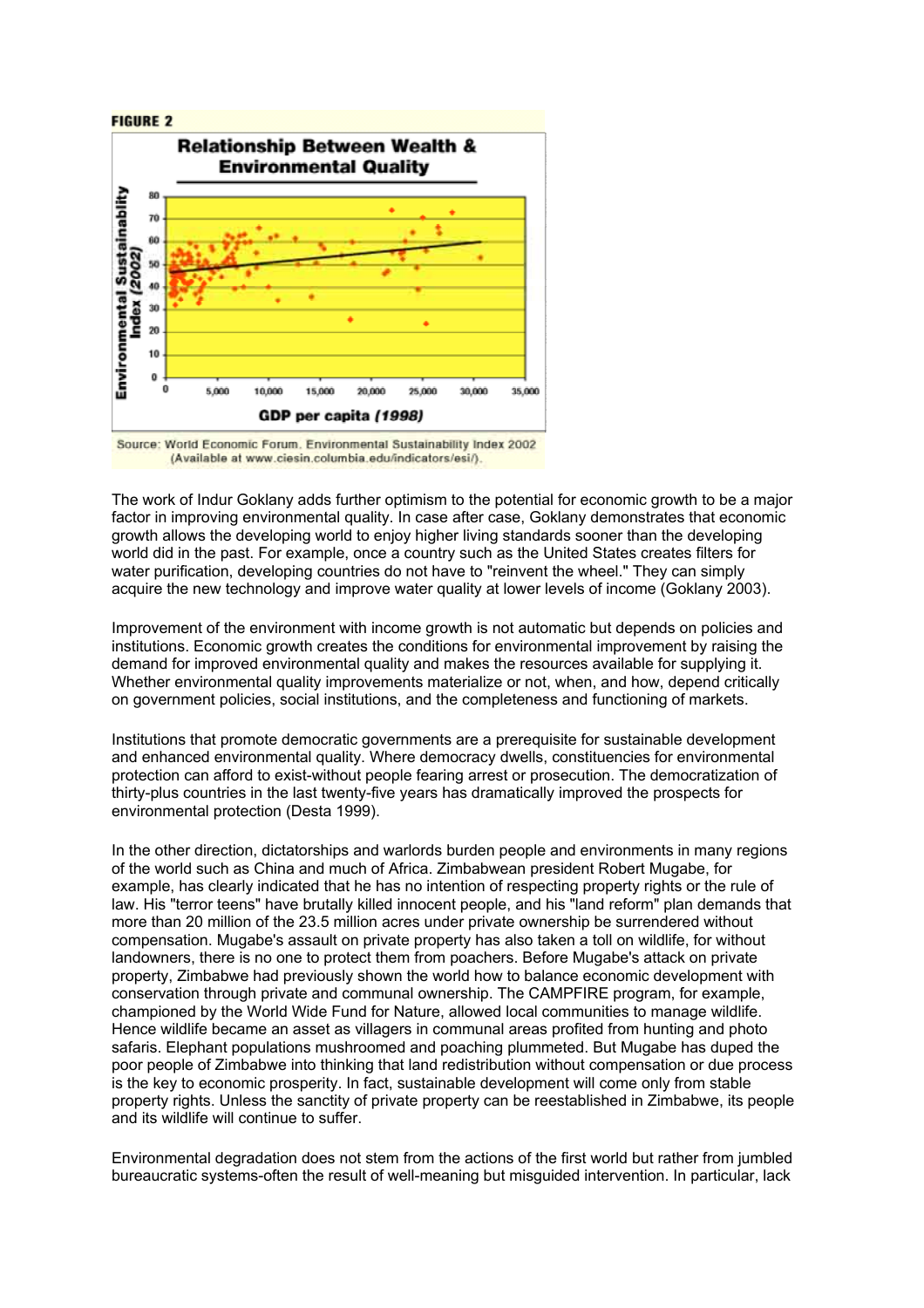of well-defined and adequately enforceable property rights restricts economic development and stifles entrepreneurial activity in many countries. The Peruvian economist Hernando de Soto (2000) estimates that people in the third world and in ex-communist countries hold more than \$9 trillion in what he calls "dead capital"-property that is owned informally, but not legally, and is thus incapable of forming the basis of robust economic development. He advocates the formal recognition of property rights in these countries as an indispensable prerequisite for liberal democracy.

#### **Unsustainable Regulations**

The focus on center stage should be on promoting institutions that empower people both politically and economically. These institutions allow people to improve environmental quality indefinitely into the future. This stands in sharp contrast to the undying conclusion of the doomsayers for whom the environment and the plight of human beings will always be worse. Doomsayers continue to profess, as they have since Thomas Malthus, that exponential economic growth and consumption will ultimately run up against resource limits. Paul and Ann Ehrlich (1996, 11) are perhaps the gloomiest.

Humanity is now facing a sort of slow-motion environmental Dunkirk. It remains to be seen whether civilization can avoid the perilous trap it has set for itself. Unlike the troops crowding the beach at Dunkirk, civilization's fate is in its own hands; no miraculous last-minute rescue is in the cards. . . . even if humanity manages to extricate itself, it is likely that environmental events will be defining ones for our grandchildren's generation-and those events could dwarf World War II in magnitude.

Those with this mind-set often call for more government regulation to stop growth and curb consumption. For example, Klaus Töpfer (2002, 1), the Executive Director of the United Nations Environment Program (UNEP), hopes to create a "model for international environmental governance."

Implicit in the definition and use of the term sustainable development is the acceptance that market systems fail to promote sustainability and therefore that command-and-control regulations are necessary to achieve the goal of sustainable development. Agenda 21, for instance, adopted at the 1992 Earth Summit in Rio de Janeiro calls on governments to "create national strategies, plans, and policies" for sustainable development.

The solution offered by those who follow this interpretation is to impose top-down measures such as restrictions on the use of resources, interventions in the behavior of multinational companies, and restrictions on international trade. Yet evidence suggests the contrary.

In 1995, UNEP proposed to restrict and possibly ban twelve chemicals (persistent organic pollutants or "POPs"), including DDT, considered to be damaging to human health and the environment. More recently, The Stockholm Convention (also known as the POPs Treaty) was driven by a network of NGOs and governments who called these chemicals "the dirty dozen." Because rich countries neither produce nor use any of the twelve, they would not feel the effects of such a ban. The problem is that banning chemicals or technologies, regardless of the risks they impose, does not take into account the risk of not having the technology. People in developing countries are subjected to drinking dirty water and poor sanitation, and they must cope with farming techniques that have not advanced since medieval times.

Man-made chemicals and new technologies can mean the difference between life and death for many people. Some countries such as Belize, Mozambique, and Bolivia have stopped using DDT in their malaria control programs because they fear losing the support of wealthy nations through aid. As a consequence, they have suffered a loss of human life. Several scientists have suggested that the insistence by wealthy nations to ban DDT in malaria-infected countries is a form of ecocolonialism, which may impoverish nations in the same way that imperial colonialism did in the past (Meiners and Morriss 2001). "If we are really concerned with ensuring a cleaner environment and with healthier populations," writes Richard Tren (2002, Online) " we should concentrate on ensuring that the developing world can become wealthy. This can be achieved with open markets and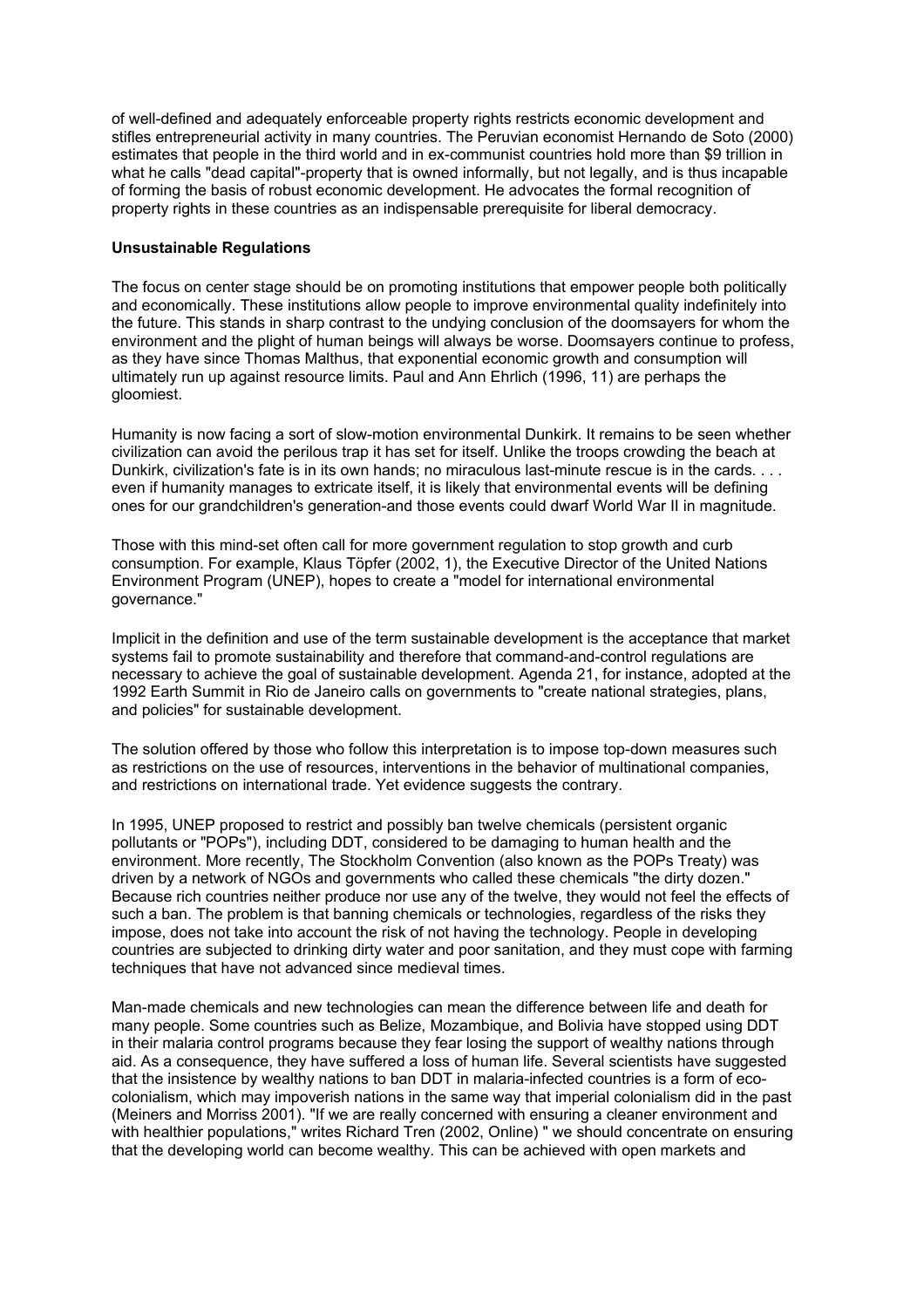liberalized trade, protection of private property and the rule of law."

If alarmists' calls are successful, we will have neither sustainable growth nor sustainable improvements in environmental quality. When given responsibility for their lives and property, individuals have generally tended to improve themselves and thus the state of the planet. As Milton and Rose Friedman (1980, 218) explained in Free to Choose, "If we look not at rhetoric but at reality, the air is in general far cleaner and the water safer today than one hundred years ago. The air is much cleaner and the water safer in the advanced countries of the world today than in the backward countries."

#### **Sustaining Property Rights**

It is not resources that are too scarce, but rather the institutions-political and economic systems based on secure property rights and the rule of law-that ensure freedom that are. Jerry Taylor (1993, 10) writes:

The size of our resource pie is determined not by nature but by the social and economic institutions that set the boundaries of technological advance. Closed societies and economies under the heavy hand of central economic planners are doomed to live within the confines of dwindling resource bases and eventually experience the very collapse feared by the conservationists. Liberal societies, built on free markets and open inquiry, create resources and expand the possibilities of mankind.

When the eastern bloc countries were freed from communism, Milton Friedman called for free markets, saying, "Privatize, privatize, privatize." After more than a decade of experiments trying to create markets, however, he has modified his position, asking: "What does it mean to privatize if you do not have security of property, if you can't use property as you want to?" (Friedman 2002, xvii). Russia, for example, was able to create a democracy but no rule of law to protect private property. Corruption is prevalent and Russia's economy has imploded. This does not trivialize its democratization efforts, but rather emphasizes that without the rule of law and protection of property, democracy by itself cannot bring automatic prosperity.

The institution of private property has had more influence than any other policy in the history of the world when it comes to enabling people to escape from poverty. As Tom Bethell (1998, 11) puts it in his book, The Noblest Triumph: Property and Prosperity though the Ages, "Prosperity and property are intimately connected. Exchange is the basic market activity, and when goods are not individually owned, they cannot easily be exchanged." Because of poorly defined institutions and often corrupt bureaucratic systems, a large proportion of the world's population is prevented from fully realizing the value of existing property or being able to acquire secure property rights. Hernado de Soto (2000) explained in his recent book, The Mystery of Capital, that the primary problem is that property claims in developing countries, while acknowledged within their communities, often go unrecognized by the government. As a result, these informal owners lack access to the social and economic benefits provided by secure property rights.

When well-defined and enforced property rights are absent, a "tragedy of the commons" situation often prevails. The phrase derives from the incentive to overgraze pastures that are open to all grazers (Hardin 1968). Each potential grazer has an incentive to fatten his livestock on the grass before someone else does. Open access to resources lacks two critical components that property rights systems share-exclusion and governance. Without these two components, people have little incentive to economize on the use of resources. The solution to that problem is to devolve control of resource management to individuals and local bodies, and to ensure that legal institutions support this (see Anderson and Huggins 2003).

A study in Kenya compared the rights and incentives of user groups for forest resource management in the Mt. Elgon National Park, with those of users in the Mt. Elgon Forest Reserve. The authors find that in the Forest Reserve, which represents decentralized management, local community involvement in decision-making, and in rule crafting and enforcement resulted in positive incentives for forest conservation. Forest conditions in the Forest Reserve were found to be better than in the National Park. "The National Park's policy of forbidding local consumptive use of resources and excluding local populations from making resource-related decisions, engendered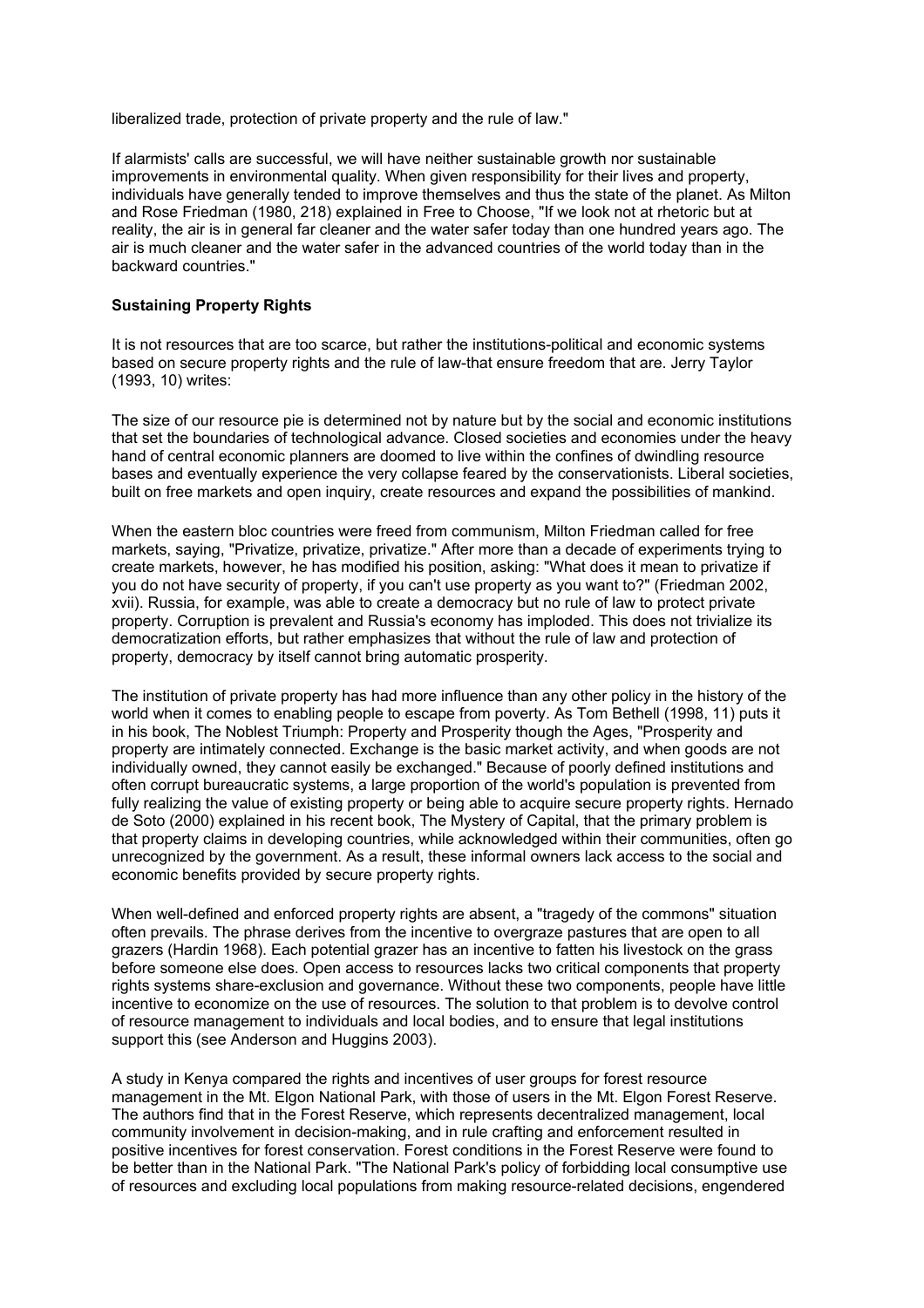animosity and considerable conflicts with the local populations. This created disincentives to local communities that are reflected in the condition of the forest. Decentralized decision-making, in this case, appears to be associated with better forest conservation outcomes" (Mwangi, Ongugo, and Njuguna 2000, 1).

Property rights create the incentive for people to invest in assets and give people possessions against which to borrow so that they might become entrepreneurs. Failure of a country's legal system to protect property rights will undermine the operation of a market exchange system. If individuals and businesses lack confidence that contracts will be enforced and the fruits of their labor protected, the drive to engage in productive activity declines along with the motivation to protect the environment. "Property rights make the market possible," said de Soto, commenting on the establishment of property rights in post-totalitarian Iraq. "Once it's established, the world of credit comes along. It makes investment possible. Because when people invest, they are giving money for a property right. I imagine that the Iraqis are in the same situation of Egypt. Investment is not possible and credit is not possible . . . . So no property rights, no modern Iraq" (Ponnuru 2003, Online).

Furthermore, people need access to economic opportunities. Access to capital and credit, for example, provided under conditions that promote economic opportunities create an avenue for true development. Private savings and loans and government loan programs for farmers and students in the United States presented economic opportunities for low income and working people. In South Asia, the Grameen banks have made capital available to poor people. By creating long-term, lowinterest loans, the banks helped generate the wealth people needed to stimulate economic growth (Desta 1999).

Moreover, the institution of private property offers people an incentive to develop new technologies because individuals know they will benefit from investments they make in research and development. Tremendous energy and resources are being applied today to the development of practical substitutes for fossil fuels because the motivation exists to discover lower cost substitutes. For example, brokers are offering cash to farmers who are willing to plant a crop of wind turbines, and farmers are discovering that investing in wind power can be more profitable than raising traditional crops. Large companies are eager to harness the wind. Shell Oil, for example, recently bought its first wind farm in Wyoming. Landowners are also eager to collect wind royaltiesespecially those who can continue to farm with turbines on their property. As Pat Wood, President Bush's appointee to the Federal Energy Regulation Commission, observed, "We've got lots of wind and it's about time that people figured out a way to make some money off it" (Huggins 2001, 45).

Julian Simon continually drove home the point that human ingenuity is perpetually responding to impending scarcity by developing alternative technologies that mitigate against that scarcity. The key to mitigating natural resource constraints is to switch on human ingenuity, which allows us to accomplish more with a given amount of resources. The fall of the Berlin Wall and Communism have made it clear that turning on this ingenuity requires getting the incentives right through the appropriate institutions. With property rights and the rule of law in place, economic growth and environmental improvements will follow (see Anderson 2003).

#### **Conclusion**

Institutional reform is not free and many countries, for various reasons, resist reform that would improve problems related to human well-being. Perhaps the growing evidence that the protection of private property and growth-enhancing institutions are the building blocks of human well-being will persuade policymakers to reform their established systems (see Norton 2003). Only by upholding political and economic institutions that promote and protect property rights will we be able to sustain development and environmental quality. As the Friedmans put it:

Our society is what we make it. We can shape our institutions. Physical and human characteristics limit the alternatives available to us. But none prevents us, if we will, from building a society that relies primarily on voluntary cooperation to organize both economic and other activity, a society that preserves and expands human freedom, that keeps government in its place, keeping it our servant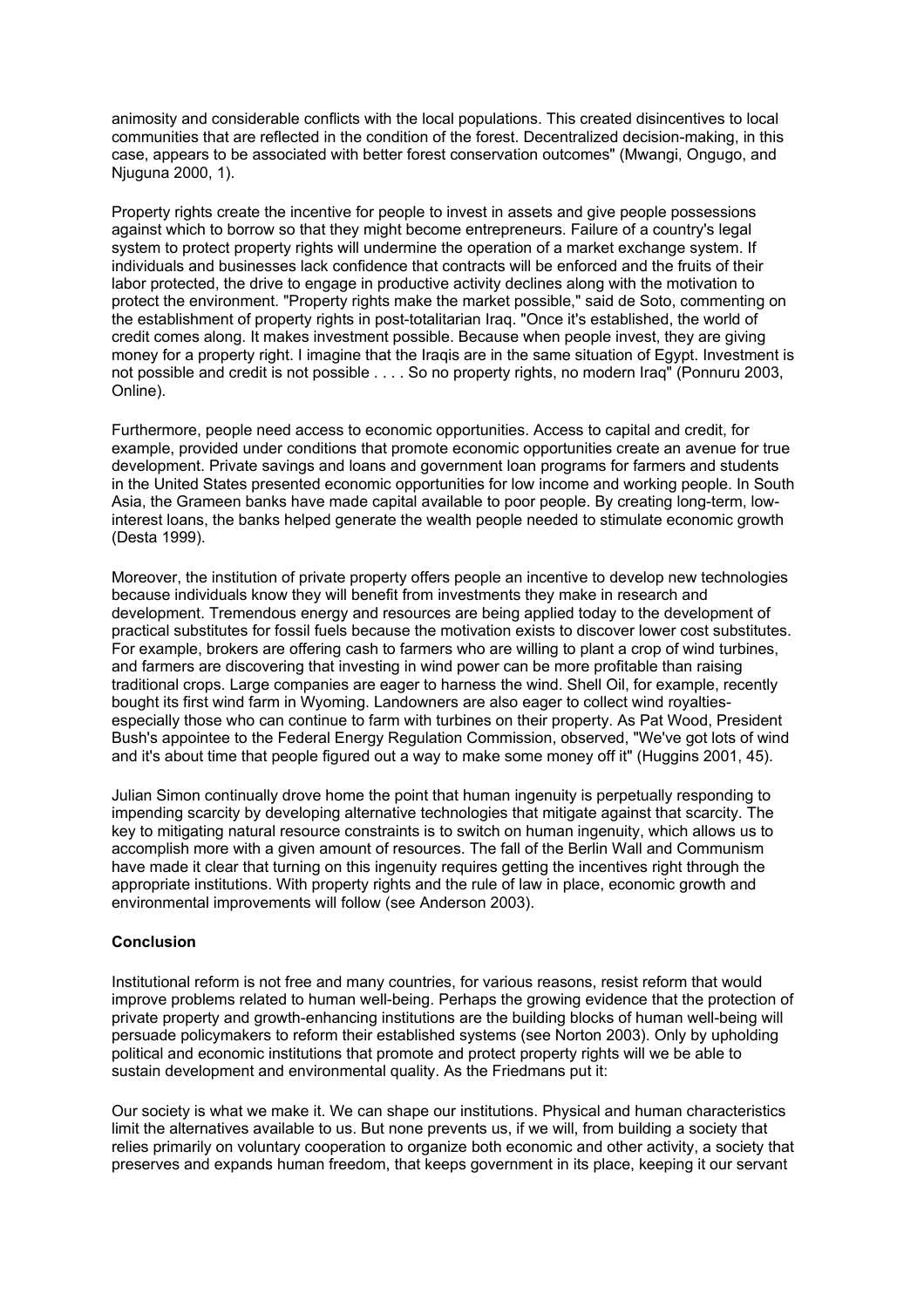and not letting it become our master. (Friedman and Friedman, 1980, 37).

It is critical that we focus our efforts on developing and protecting the institutions of freedom rather than on regulating human use of natural resources through political processes. The environment is getting better not worse, and it will continue on this course if human ingenuity can continue to hammer out the institutions of freedom, namely property rights and the rule of law-institutions that will provide the incentive for us to solve whatever environmental problems might come our way.

As we head into the next millennium, it becomes increasingly clear that the progress we have enjoyed is primarily attributable to the freedom of the marketplace and Milton and Rose Friedman have done much to ensure that we have come far on this path. It is important to continue their work by ensuring that the property rights path to sustainable development is made more visible in order to protect the institutions of freedom and the environment at the same time-only then can we have our environmental cake and eat it too!

### **References**

Anderson, Terry L. 2003. The Environment and Property Rights: Recipe for Sustainable Development. Stanford, CA: Hoover Institution Press.

Anderson, Terry L., and Laura E. Huggins. 2003. Property Rights: A Practical Guide to Freedom and Prosperity. Stanford, CA: Hoover Institution Press.

Bethell, Tom. 1998. The Noblest Triumph: Property and Prosperity Through the Ages. New York: St. Martin Press.

Bhattarai, Madhusudan. 2000. "The Environmental Kuznets Curve for Deforestation in Latin America, Africa, and Asia: Macroeconomic and Institutional Perspectives." Dissertation, Clemson University, Clemson, SC, December.

Birch, Charles. 1976. "Creation, Technology and Human Survival: Called to Replenish the Earth." The Ecumenical Review, XXVIII, January 1976.

Bruntland, Gro Harlem. 1987. Our Common Future: United Nations World Commission on Environment and Development. Oxford, UK: Oxford University Press.

De Soto, Hernando. 2000. The Mystery of Capital: Why Capitalism Triumphs in the West and Fails Everywhere Else. New York: Basic Books.

Desta, Asayehgn. 1999. "Environmentally Sustainable Economic Development." Journal of Political Ecology 6: 236.

Driscoll, Jr., Gerald P., Kim R. Holmes and Mary Anastasia O'Grady. 2003. Index of Economic Freedom. Washington, DC: Heritage Foundation and Wall Street Journal.

Ehrlich, Paul R,. and Ann H. Ehrlich. 1996. Betrayal of Science and Reason: How Anti-Environmental Rhetoric Threatens Our Future. Washington, DC: Island Press.

Epstein, Richard. 1995. Simple Rules for a Complex World. Cambridge, MA: Harvard University Press.

Friedman, Milton, and Rose Friedman. 1980. Free to Choose. Orlando, FL: Harcourt, Inc.

Goklany, Indur. 2003. "Economic Growth, Technological Change and Human Well-Being." In The Environment and Property Rights: Recipe for Sustainable Development, ed. Terry L. Anderson.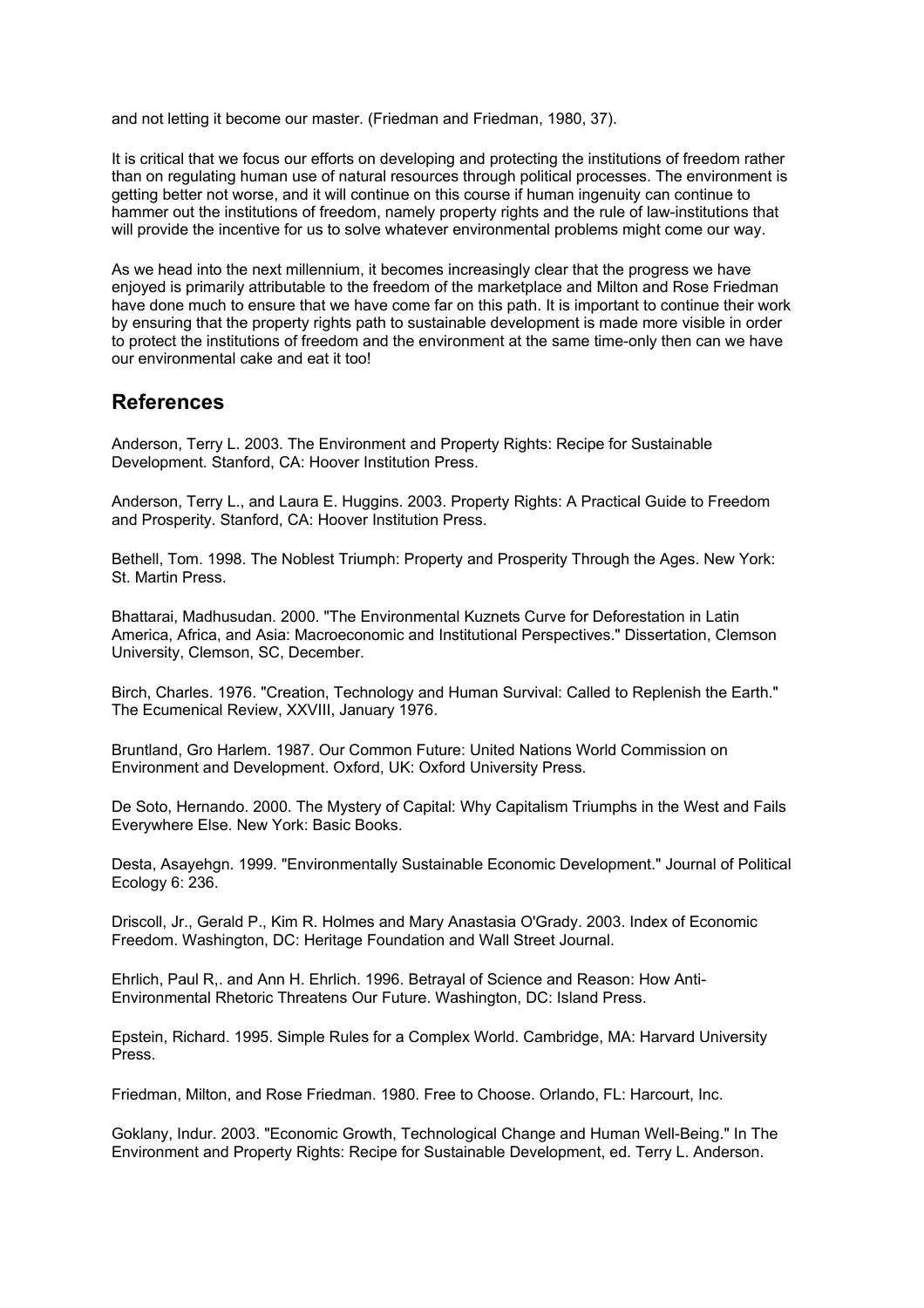Stanford, CA: Hoover Institution Press.

Gwartney, James, and Robert Lawson with Neil Emerick. 2003. Economic Freedom of the World: 2003 Annual Report. Vancouver, BC: Fraser Institute.

Hardin, Garrett. 1968. "The Tragedy of the Commons." Science 162:1243-48.

Hayward, Steven F. 2002. "Making Sense of Sustainable Development." Brief Analysis No. 422. Dallas, TX: National Center for Policy Analysis.

Huggins, Laura E. 2001. "Wind for Sale." Weekly Standard October 8, 2001.

International Institute for Sustainable Development. 2002. The Sustainable Development Timeline, 3rd ed. Online: www.iisd.org.

Knox, Anna, and Ruth Meinzen-Dick. 1999. "Property Rights, Collective Action, and Technologies for Natural Resource Management." CGIAR Systemwide Program on Collective Action and Property Rights, International Food Policy Research Institute, Washington, DC. (Series: Policy Brief, no. 1).

Lomborg, Bjørn. 2001. The Skeptical Environmentalist. New York: Cambridge University Press.

Meiners, Roger E., and Andrew P. Morriss, 2001. "Pesticides and Property Rights." PERC Policy Series Issue No. PS-22, May. Bozeman, MT: PERC.

Mwangi, Esther, Paul Ongugo, and Jane Njuguna. 2000. "Decentralizing Institutions for Forest Conservation in Kenya: Comparative Analysis of Resource Conservation Outcomes Under National Park and Forest Reserve Regimes in the Mt. Elgon Forest Ecosystem." Presented at "Constituting the Commons: Crafting Sustainable Commons in the New Millennium" the Eighth Conference of the International Association for the Study of Common Property, Bloomington, Indiana, May 31- June 4.

Norton, Seth. 2003. "Population Growth, Economic Freedom, and the Rule of Law." In The Environment and Property Rights: Recipe for Sustainable Development, ed. Terry L. Anderson. Stanford, CA: Hoover Institution Press.

O'Riordan, Timothy. 1988. "The Politics of Sustainability." In Sustainable Environmental Management: Principles and Practice, ed. R. K. Turner. London: Bellhaven Press.

Panayotou, Theodore, 1997. "Demystifying the Environmental Kuznets Curve: Turning a Black Box into a Policy Tool." In Environment and Development Economics 2: 465-84.

Ponnuru, Romish. 2003. "Who Should Own Iraq?" National Review Online: www.nationalreview.com.

Taylor, Jerry. 1993. "The Growing Abundance of Natural Resources." In Market Liberalism: A Paradigm for the 21st Century, ed. Ed Crane and David Boaz. Washington, DC: Cato Institute.

Taylor, Jerry. 2002. "Greenback in Jo-burg: The U.N.'s Latest Earth Summit." National Review, September 16, 2002, 29.

Taylor, Jerry. 2003. "Natural Resources." Online: http://www.sdnetwork.net/natural\_resources.htm.

The Johannesburg Declaration on Sustainable Development: From our Origins to the Future, September 4, 2002.